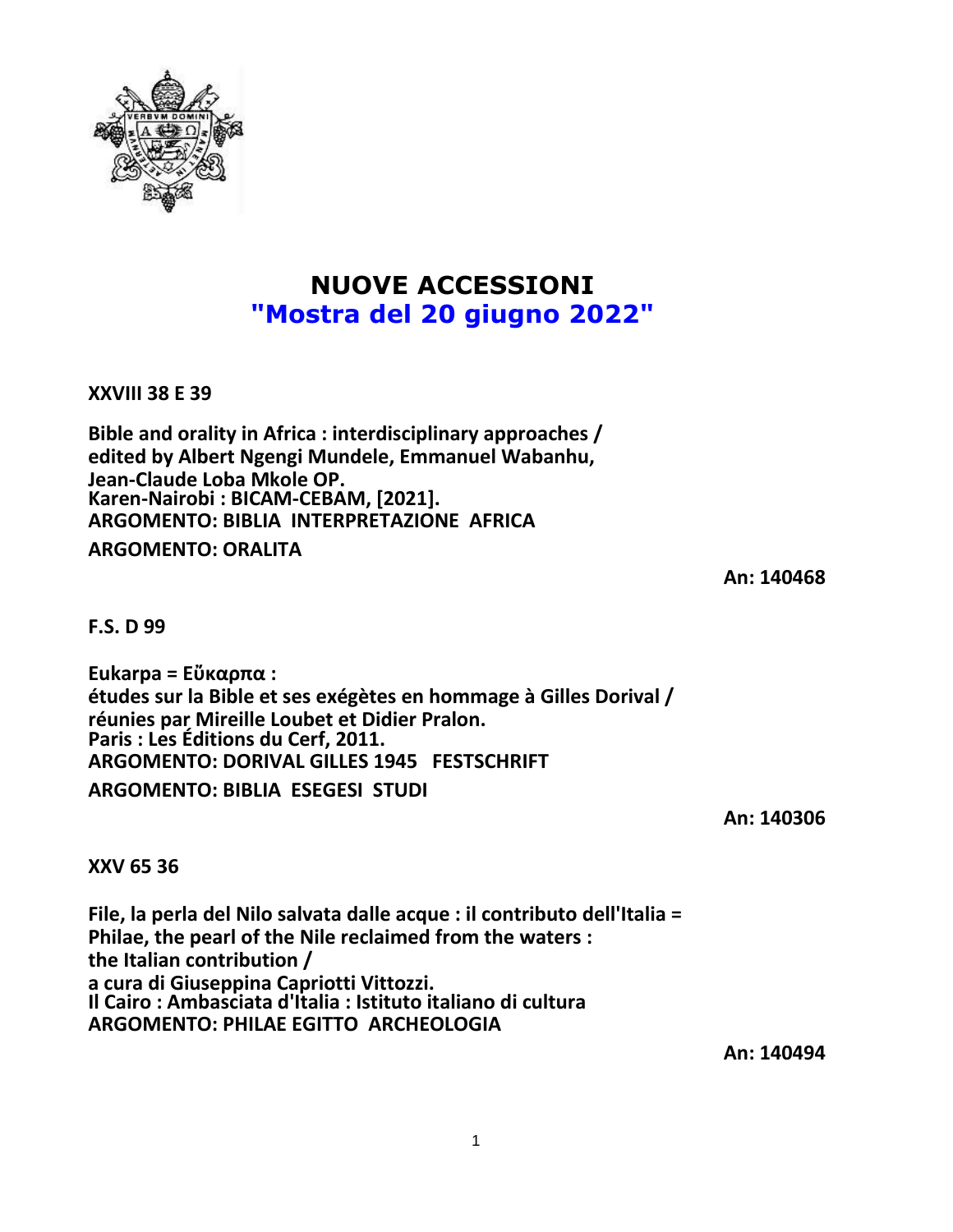**XI 16 27**

**Le rouleau d'Ézéchiel : nouvelle traduction annotée avec une étude préliminaire / Frans De Haes. Namur ; Paris : Lessius, [2019]. ARGOMENTO: BIBLIA VT EZECHIEL INTERPRETAZIONE FRANCESE**

**An: 140428**

## **XIX 5 23**

**Sacra artificialia : liturgia y parafernalia en las religiones antiguas / Álvaro Pereira Delgado, Pablo Díez Herrera (coordinadores) Sevilla : Editorial Universidad de Sevilla, 2022. ARGOMENTO: LITURGIA STUDI ARGOMENTO: RELIGIONE ANTICHITA**

**An: 140474**

**XXIII 71 35**

**Al Khabour, Anas. The fertile desert : a history of the Middle Euphrates Valley until the arrival of Alexander / Anas Al Khabour. Oxford : Archaeopress Publishing Ltd, [2022]. ARGOMENTO: EUFRATE ARGOMENTO: SIRIA ARCHEOLOGIA**

**An: 140403**

**M.C. C 40 170**

**Beiroth, Ulrike. Facetten von Gerechtigkeit : das Lexem צדק in Spr 10,1–22,16; 25–29 / Ulrike Beiroth. Göttingen : Vandenhoeck & Ruprecht, [2022]. ARGOMENTO: BIBLIA VT PROVERBIA 10 22 ARGOMENTO: BIBLIA VT PROVERBIA 25 29 ARGOMENTO: BIBLIA VT PROVERBIA INTERPRETAZIONE TEDESCO**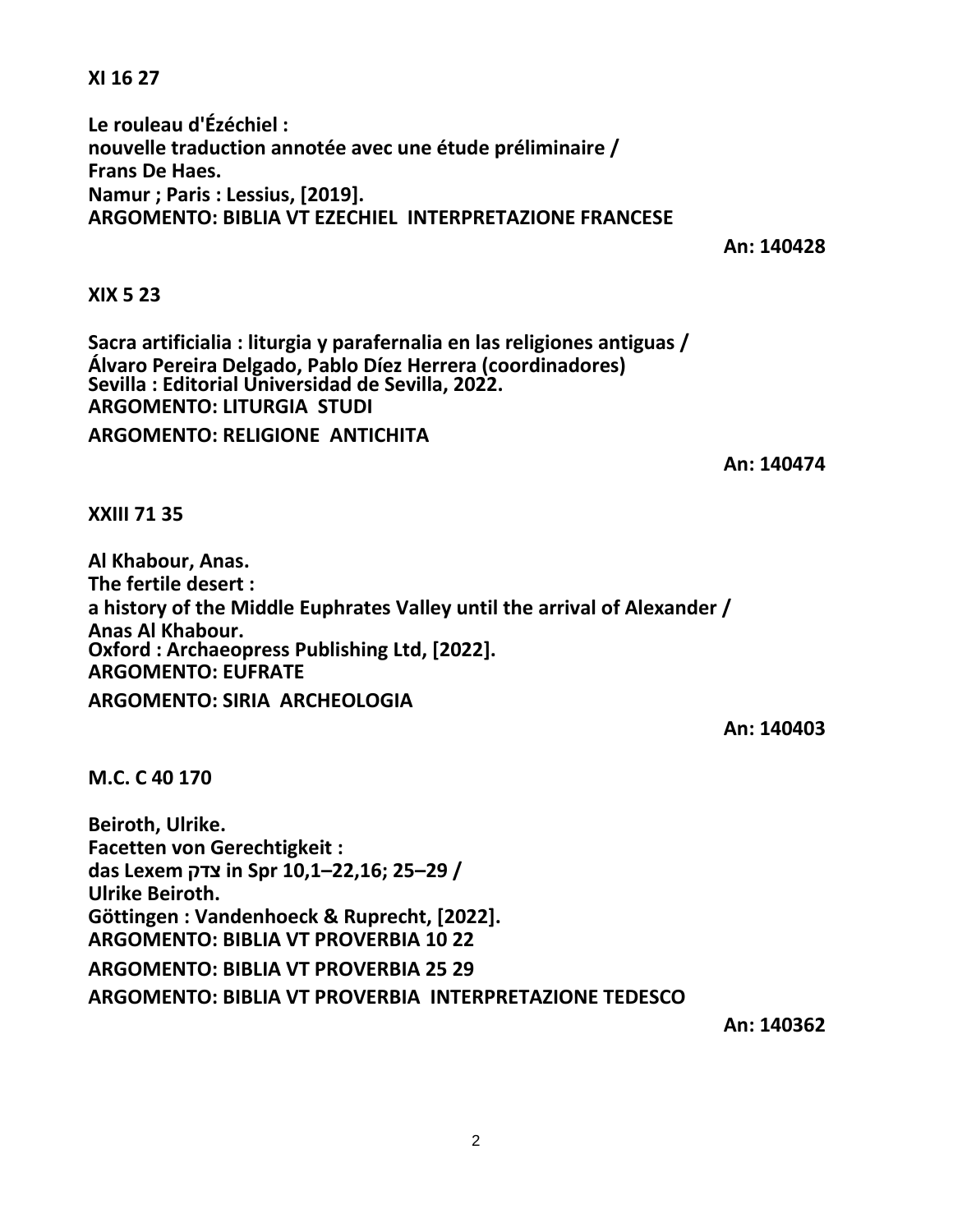**XXVII 19 A 30**

**Emde Boas, Evert van, 1982-. Cambridge grammar of classical Greek / Evert van Emde Boas, Albert Rijksbaron, Luuk Huitink, Mathieu de Bakker. Cambridge : Cambridge University Press, 2019. ARGOMENTO: GRECO LINGUA GRAMMATICA**

**An: 140425**

### **M.C. F 2 71**

**Herrero de Miguel, Víctor, 1980-. Carne escrita en la roca : la poética implícita del Libro de Job / Victor Herrero de Miguel. Estella (Navarra) : Editorial Verbo Divino, [2018]. ARGOMENTO: BIBLIA POESIA ARGOMENTO: BIBLIA VT JOB INTERPRETAZIONE SPAGNOLO**

**An: 140387**

**VIII 106 9.2**

**Meiser, Martin, 1957-. Der Brief des Paulus an die Galater / Martin Meiser. Leipzig : Evangelische Verlagsanstalt, [2022]. ARGOMENTO: BIBLIA NT AD GALATAS COMMENTI TEDESCO**

**An: 140437**

**XIX 16 A 49**

**Merlo, Paolo, 1965-. Storia di Israele e Giuda nell'antichità / Paolo Merlo. Cinisello Balsamo (Milano) : San Paolo, [2022]. ARGOMENTO: ISRAELE ANTICO STORIA ARGOMENTO: GIUDEA STORIA**

**ARGOMENTO: PALESTINA STORIA ANTICA**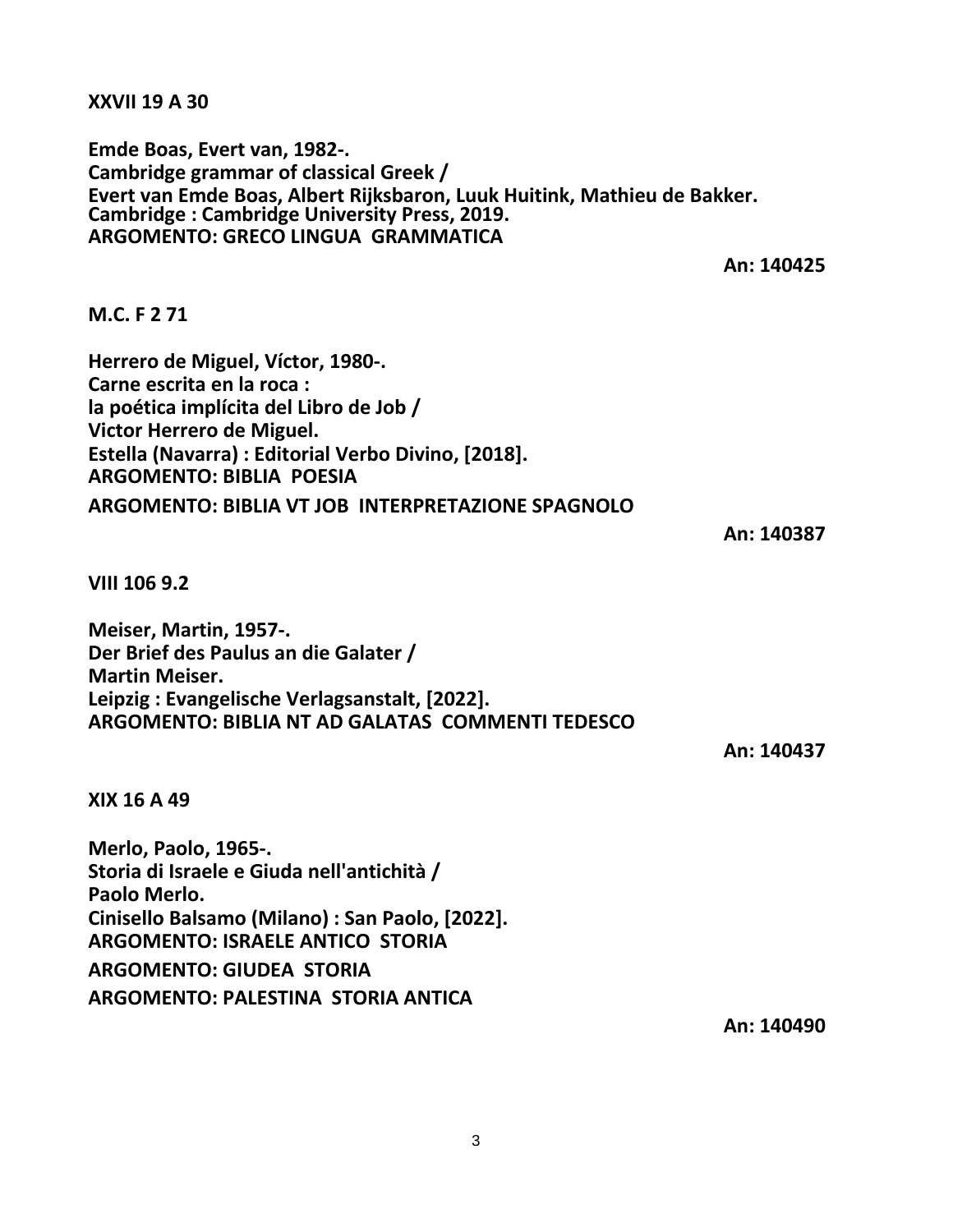4

#### **VIII 115 A 6**

**Pitkänen, Pekka, 1927-2018. Joshua / Pekka M. A. Pitkänen. Downers Grove, Illinois : InterVarsity Press ARGOMENTO: BIBLIA VT JOSUE COMMENTI INGLESE**

**An: 139739**

**XII 41 A 74**

**Sicre Diaz, José Luis, S.I., 1940-. El Evangelio de Lucas : una imagen distinta de Jesús / José Luis Sicre. Estella (Navarra), España : Editorial Verbo Divino, [2021]. ARGOMENTO: GESU CRISTO VITA ARGOMENTO: BIBLIA NT LUCAS INTERPRETAZIONE SPAGNOLO**

**An: 140492**

### **M.C. P 22 4**

**Tronina, Antoni, sacerdote, 1945-. Księga Jubileuszy : czyli Mała Genesis / przekład i opracowanie Antoni Tronina. Kraków ; Mogilany : The Enigma Press, 2018. ARGOMENTO: LIBER JUBILAEORUM ARGOMENTO: APOCRYPHA VT INTERPRETAZIONE POLACCO**

**An: 140339**

**XXV 77 41.1**

**Van de Mieroop, Marc, 1956-. A history of ancient Egypt / Marc Van De Mieroop. Hoboken, NJ : Wiley Blackwell, 2021. ARGOMENTO: EGITTO ANTICO STORIA 332 AC 640 DC**

**An: 140491**

**XXV 26 74 Vandenbeusch, Marie. Sur les pas de l'âne dans la religion égyptienne / Marie Vandenbeusch. Leiden : Sidestone Press, [2020]. ARGOMENTO: EGITTO RELIGIONE ARGOMENTO: EGITTO ANTICO RELIGIONE RITUALI ARGOMENTO: EGITTO ANTICO ANIMALI**